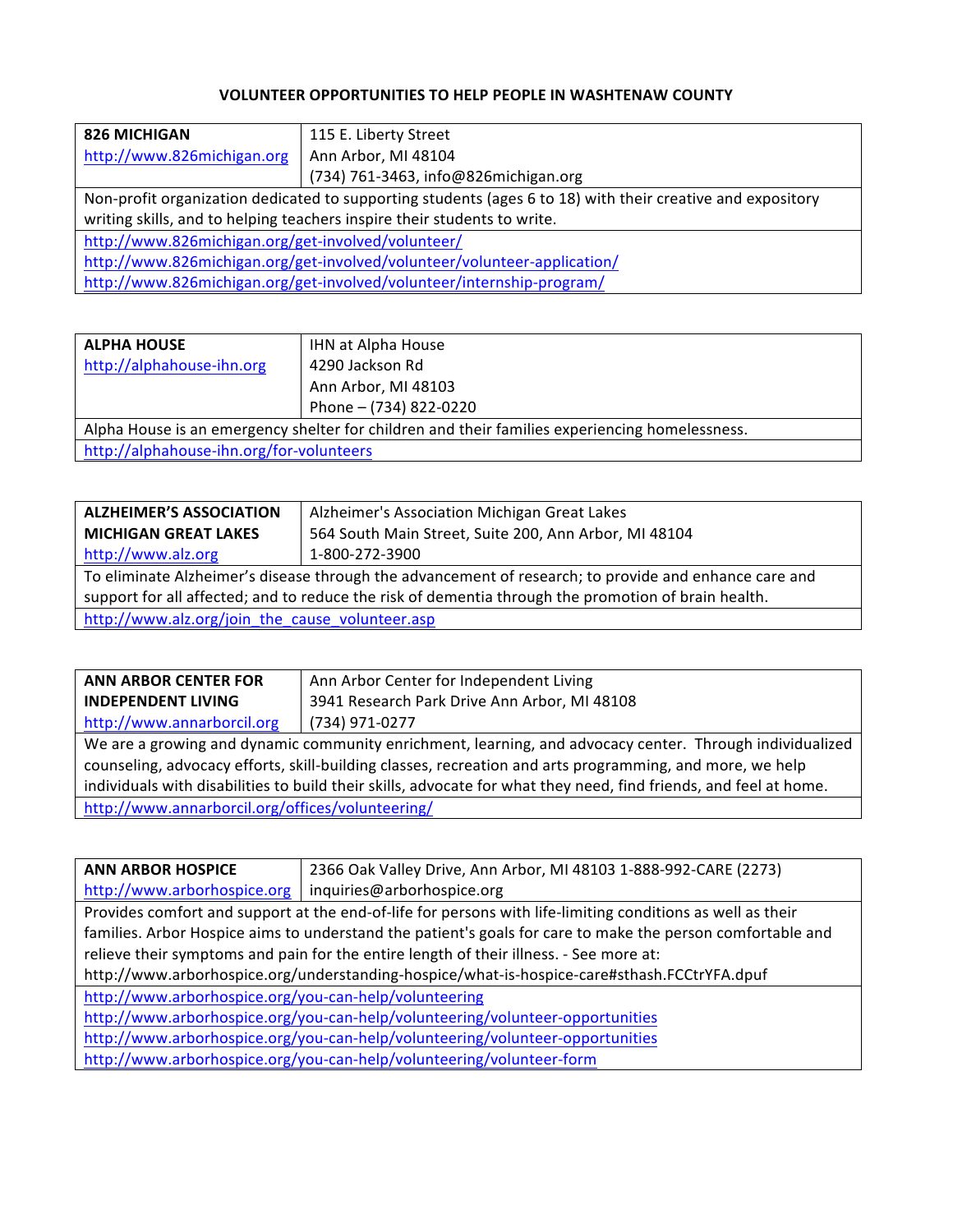**AUTISM COLLABORATIVE CENTER** http://www.emich.edu/acc/about/ 1055 Cornell Rd, Ypsilanti, MI 48197 (734) 487-2890, autismcenter@emich.edu The ACC serves individuals with ASD and related neurodevelopmental disorders - all ages and ability levels. We believe that by addressing the needs of the whole family, we best serve the individual with autism. Our Center is pleased to offer a full range of on-site therapeutic and diagnostic services. In addition, we offer family-oriented celebrations, family and professional education,and sibling support. Contact estoelt@emich.edu (734) 487-2892

| <b>AVALON HOUSE</b>                                                                                               | 1327 Jones Dr                                                                                             |  |
|-------------------------------------------------------------------------------------------------------------------|-----------------------------------------------------------------------------------------------------------|--|
| http://avalonhousing.org                                                                                          | Ann Arbor, MI 48105                                                                                       |  |
|                                                                                                                   | (734) 973-6779                                                                                            |  |
|                                                                                                                   | info@avalonhousing.org                                                                                    |  |
| Our supportive housing services are based on a "housing first" philosophy. We believe that housing is a basic     |                                                                                                           |  |
|                                                                                                                   | human need that must be met in order for someone to successfully make a major change in his/her life. The |  |
| primary focus of our support services is to help tenants address issues that threaten their housing stability and |                                                                                                           |  |
| to prevent an eviction.                                                                                           |                                                                                                           |  |
|                                                                                                                   |                                                                                                           |  |

http://avalonhousing.org/get-involved/

| <b>BIG BROTHERS BIG SISTERS</b> | 2890 Carpenter Road, Suite 600, Ann Arbor, MI |
|---------------------------------|-----------------------------------------------|
| <b>OF WASHTENAW COUNTY</b>      | 48108                                         |
| http://www.bbbswashtenaw.org    | (734) 975-0933                                |
|                                 | info@bbbswashtenaw.org                        |

Big Brothers Big Sisters makes meaningful, monitored matches between adult volunteers ("Bigs") and children ("Littles"), ages 6 through 18. Through our efforts we are developing positive relationships that have a direct and lasting effect on the lives of young people.

http://www.bbbswashtenaw.org/site/c.ajJSLdNVJlL2H/b.6416975/k.E1E6/Volunteer\_to\_start\_something.htm http://www.bbbswashtenaw.org/site/c.ajJSLdNVJlL2H/b.8050473/k.5D2F/EMU\_Students\_for\_BBBS.htm

| <b>BOYS AND GIRLS CLUBS OF</b>                                                                            | 26777 Halsted Road, Suite 100    |
|-----------------------------------------------------------------------------------------------------------|----------------------------------|
| SOUTHEASTERN MICHIGAN                                                                                     | Farmington Hills, MI 48331-3560  |
| http://www.bgcsm.org                                                                                      | $(248)$ 473-1400, info@bgcsm.org |
| Boys & Girls Clubs of Southeastern Michigan provides high quality youth development programs for children |                                  |
| ages 6-18 in our community.                                                                               |                                  |
| $http://www.hacsm.org/cunpart.us/volumact/$                                                               |                                  |

http://www.bgcsm.org/support-us/volunteer/

| <b>CATHOLIC SOCIAL SERVICES</b><br>http://csswashtenaw.org                         | 4925 Packard Rd<br>Ann Arbor, MI 48108 |
|------------------------------------------------------------------------------------|----------------------------------------|
|                                                                                    |                                        |
|                                                                                    | (734) 971-9781                         |
| Help people live safe, meaningful and independent lives, in a more just community. |                                        |
| http://csswashtenaw.org/list-of-volunteer-opportunities/                           |                                        |
| http://csswashtenaw.org/employment-opportunities/                                  |                                        |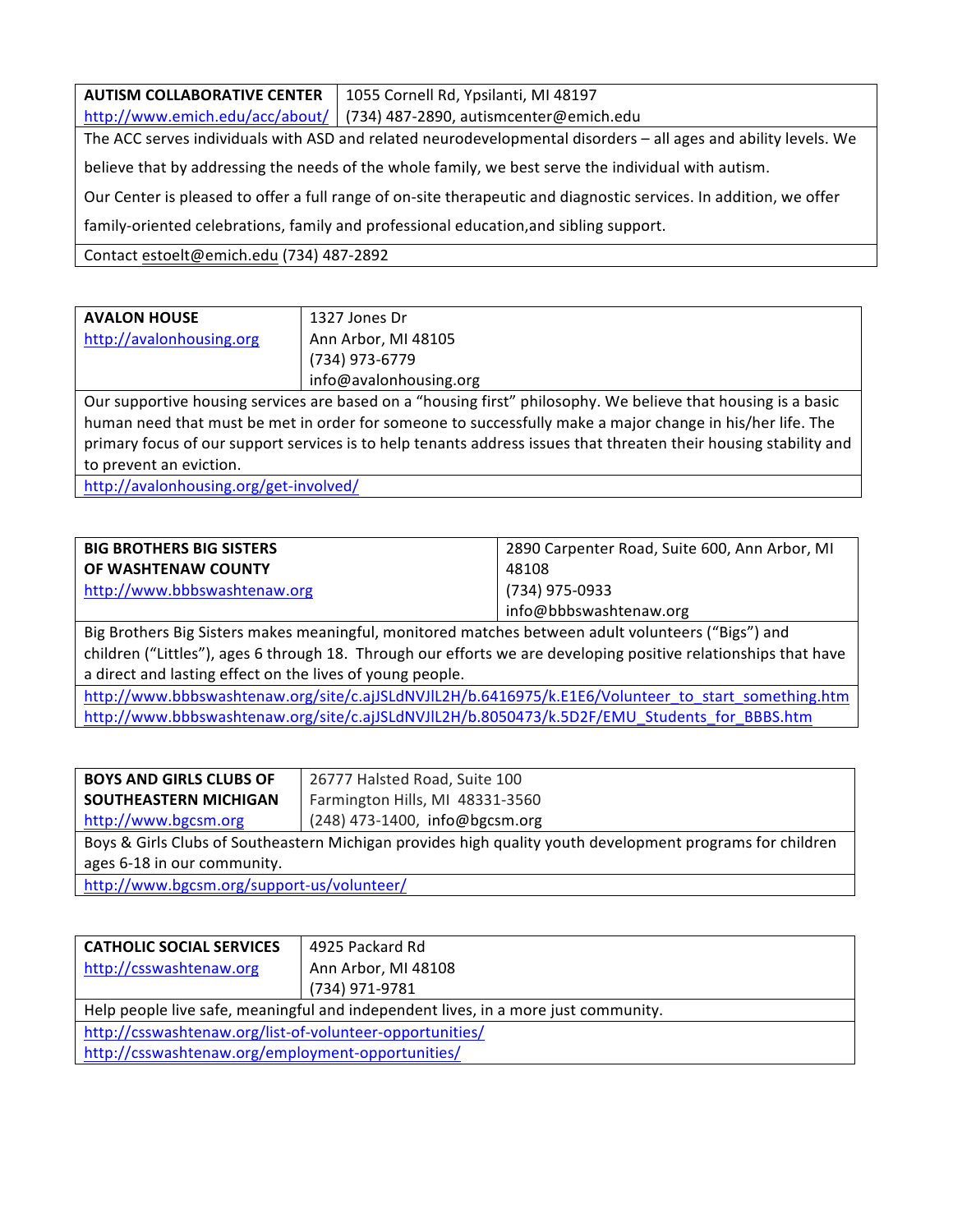| <b>COMMUNITY ACTION NETWORK</b>                                                                      | P.O. Box 130076                                                                                               |
|------------------------------------------------------------------------------------------------------|---------------------------------------------------------------------------------------------------------------|
| http://canannarbor.org                                                                               | Ann Arbor, MI 48113                                                                                           |
|                                                                                                      | (734) 994-2985                                                                                                |
|                                                                                                      | info@canannarbor.org                                                                                          |
| CAN provides programs and services to families living in low income Ann Arbor neighborhoods. We help |                                                                                                               |
|                                                                                                      | create brighter futures by offering educational support to children and youth, housing stabilization services |
| for adults and families, and positive community building activities for neighborhoods                |                                                                                                               |
| http://canannarbor.org/volunteer/                                                                    |                                                                                                               |
|                                                                                                      |                                                                                                               |

| <b>FAMILY LEARNING INSTITUTE</b>                                                                     | 1954 S. Industrial Hwy. Suite D  |  |
|------------------------------------------------------------------------------------------------------|----------------------------------|--|
| http://familylearninginstitute.org                                                                   | Ann Arbor, Michigan 48104        |  |
|                                                                                                      | (734) 995-6816                   |  |
|                                                                                                      | info@familylearninginstitute.org |  |
| The Family Learning Institute's core program provides free, one-on-one literacy and math tutoring to |                                  |  |
| Washtenaw County 2nd-5th grade students from low-income households. Sessions take place after school |                                  |  |
| and away from school to provide a safe, private environment where children can learn.                |                                  |  |
| http://familylearninginstitute.org/volunteer.html                                                    |                                  |  |

| THE CORNER HEALTH CENTER                                                                                      | 47 N. Huron Street  |
|---------------------------------------------------------------------------------------------------------------|---------------------|
| www.cornerhealth.org                                                                                          | Ypsilanti, MI 48197 |
|                                                                                                               | (734) 484-3600      |
| We offer a full range of health care, mental health, and support services for young people as they transition |                     |
| to adulthood.                                                                                                 |                     |
| http://www.cornerhealth.org/?module=Page&sID=intern                                                           |                     |

| <b>FRIENDS IN DEED</b>                                                                                | 1196 Ecorse Rd., Ypsilanti, MI. 48198 |
|-------------------------------------------------------------------------------------------------------|---------------------------------------|
| http://www.friendsindeed.info                                                                         | (734) 485-7658                        |
|                                                                                                       | office@friendsindeed.info             |
| Friends In Deed was founded in 1983 to provide a bridge between congregations in Washtenaw County and |                                       |
| low-income families with unmet emergency needs                                                        |                                       |
| http://www.friendsindeed.info/volunteer-opportunities.html   (734) 485-7658                           |                                       |

| <b>HOME OF NEW VISION</b>                                                                                | 3115 Professional Drive                                                                                    |  |
|----------------------------------------------------------------------------------------------------------|------------------------------------------------------------------------------------------------------------|--|
| http://www.homeofnewvision.org                                                                           | Ann Arbor, MI 48104                                                                                        |  |
|                                                                                                          | (734) 975-1602                                                                                             |  |
|                                                                                                          | Non-profit organization that provides gender-specific programs and specialized services to empower,        |  |
| protect, encourage and enrich the lives of men, women, their families, and communities affected by the   |                                                                                                            |  |
| disease of addiction. We are committed to promoting change and awareness, and reducing stigma and        |                                                                                                            |  |
|                                                                                                          | shame, by providing a better understanding of recovery. Our philosophy is that substance use disorders are |  |
| treatable, chronic diseases whose progression can be interrupted at any point. We believe that substance |                                                                                                            |  |
| abuse education, treatment, and support are effective ways to intervene in the progression and           |                                                                                                            |  |
| development of chemical dependency, and to allow for sustained, long-term recovery.                      |                                                                                                            |  |
| http://csswashtenaw.org/list-of-volunteer-opportunities/                                                 |                                                                                                            |  |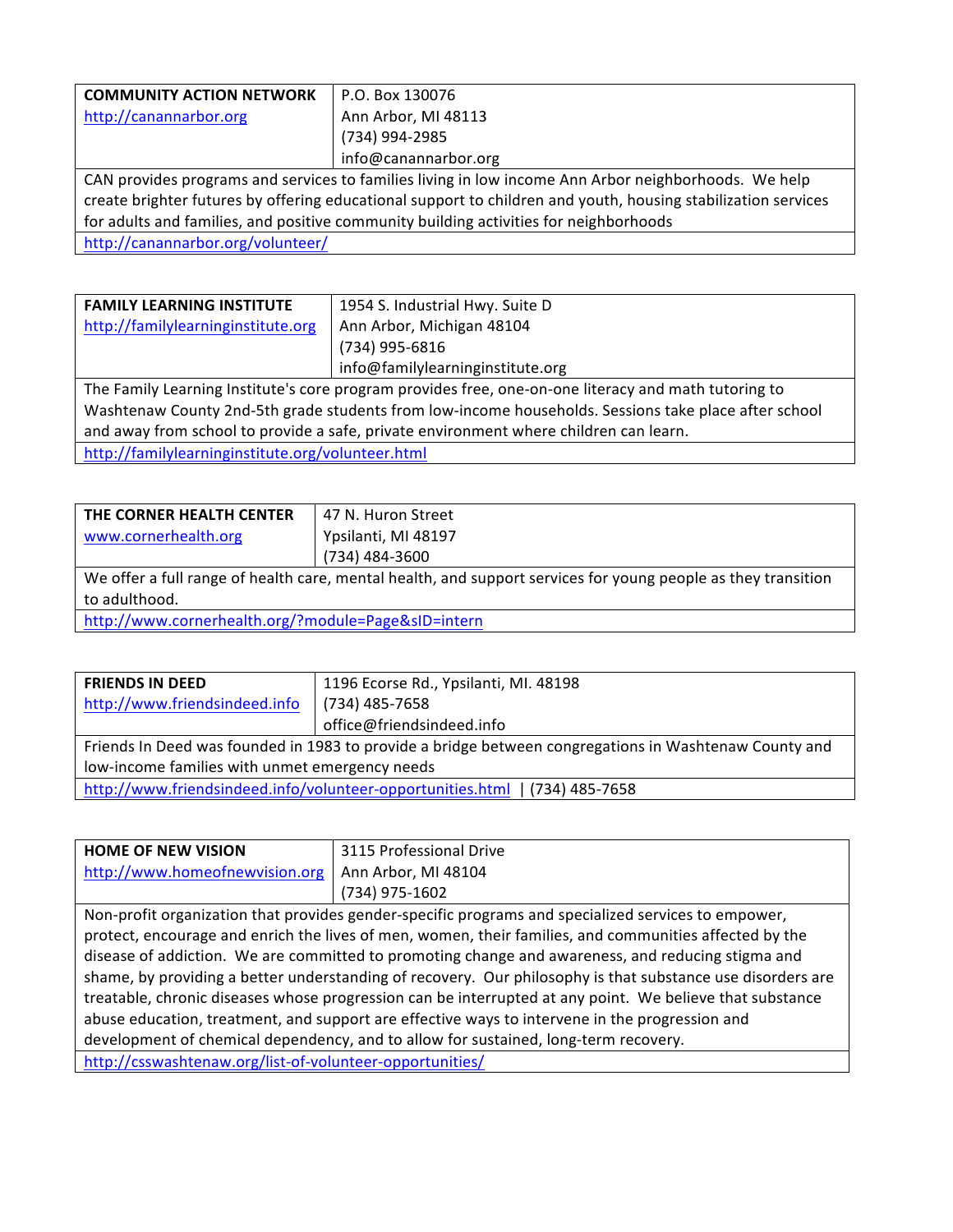| THE HOPE CLINIC                                                                                          | The Hope Center        |
|----------------------------------------------------------------------------------------------------------|------------------------|
| http://www.thehopeclinic.org/                                                                            | 518 Harriet St.        |
|                                                                                                          | Ypsilanti, MI 48197    |
|                                                                                                          | Phone: (734) 484-2989  |
|                                                                                                          | info@thehopeclinic.org |
| Hope Clinic, an interdenominational Christian organization, provides compassionate and practical help to |                        |
| those in need, ministering to the whole person with dignity and respect.                                 |                        |
| http://www.thehopeclinic.org/volunteer/index.htm                                                         |                        |

| <b>JEWISH FAMILY SERVICES</b>                                                                              | 2245 S State St, Suite 200, Ann Arbor, MI 48104 |  |
|------------------------------------------------------------------------------------------------------------|-------------------------------------------------|--|
| OF WASHTENAW COUNTY                                                                                        | (734) 769-0209                                  |  |
| https://jfsannarbor.org                                                                                    | info@jfsannarbor.org                            |  |
| People all along the social spectrum will find something of value at Jewish Family Service - whether it's  |                                                 |  |
| support during a crisis, a chance to connect, compassionate guidance for an ongoing problem, or the chance |                                                 |  |
| to help another human being.                                                                               |                                                 |  |
| https://jfsannarbor.org/volunteer/unique-volunteer-opportunities/                                          |                                                 |  |

**MENTOR2YOUTH** http://www.mentor2youth.com 317 Ecorse Rd. Suite #2 Ypsilanti, MI 48198 (734) 905-7955 mentor2youth@gmail.com Mentor2Youth currently provides eight youth programs throughout the school and summer period with sites at four different locations with assistance from 50+ volunteers. Through constant innovation, Mentor2Youth has created an effective model for engaging youth. Partnered with 30+ agencies and organizations, Mentor2Youth has been able to provide resources for students who lack needed access. We have employed 25+ high school and college age youth through our various internships. There still, is more work to

accomplish in Washtenaw County.

http://www.mentor2youth.com/volunteer/volunteer-sign-up/

| <b>NAMI OF WASHTENAW</b>                                                                                | 1100 N. Main St., Ann Arbor, MI 48105 |
|---------------------------------------------------------------------------------------------------------|---------------------------------------|
| http://www.namiwc.org                                                                                   | $(734)$ 994-6611, office@namiwc.org   |
| NAMI (National Alliance on Mental Illness) Washtenaw County is a non-profit organization and a local    |                                       |
| affiliate of the national NAMI and NAMI Michigan, that aims to improve the lives of persons affected by |                                       |

mental illness. Individuals with these biological disorders, their families and mental health professionals, and the broader community can all benefit from the organization's mission.

Volunteer Coordinator, Pat Doyle, at: volunteers@namicw.org or go to our website at: www.namiwc.org

| <b>OZONE HOUSE</b>                                                                                            | 1705 Washtenaw, Ann Arbor, MI 48104                                                                  |  |
|---------------------------------------------------------------------------------------------------------------|------------------------------------------------------------------------------------------------------|--|
| http://ozonehouse.org                                                                                         | (734) 662-2265                                                                                       |  |
|                                                                                                               | Ozone House is a community-based, nonprofit agency that helps young people lead safe, healthy, and   |  |
|                                                                                                               | productive lives through intensive intervention and prevention services. Since 1969, Ozone House has |  |
| actively developed unique, high-quality housing and support programs and services that provide support,       |                                                                                                      |  |
| intervention, training, and assistance to runaway, homeless, and high-risk youth and their families. Through  |                                                                                                      |  |
| these support services, we help youth develop essential life skills, improve their relationships, and enhance |                                                                                                      |  |
| their self-image so that they may realize their full potential for growth and happiness.                      |                                                                                                      |  |
| http://ozonehouse.org/join.php   Nicole Baskin: nbaskin@ozonehouse.org or at 734-662-2265x10.                 |                                                                                                      |  |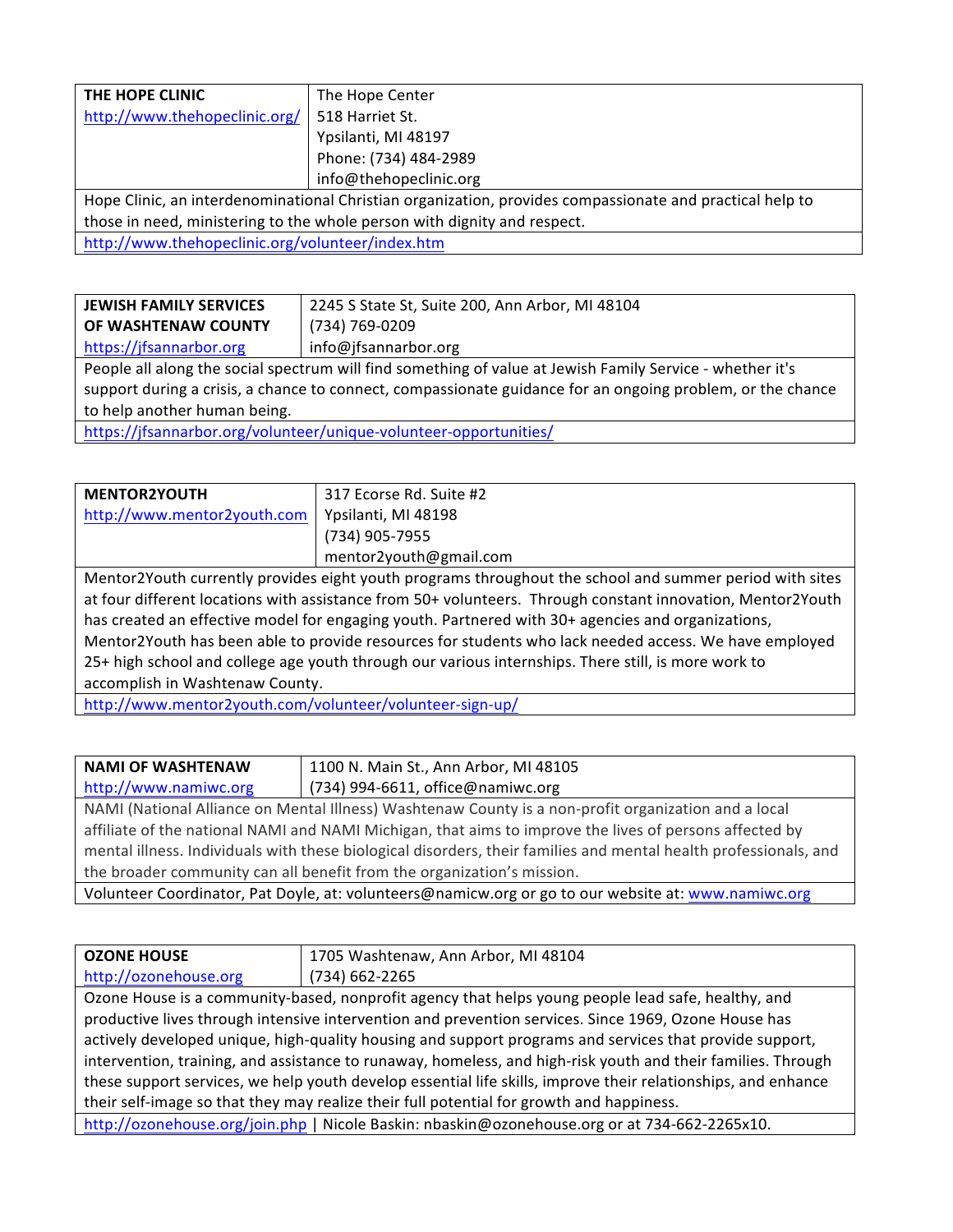| <b>PEACE NEIGHBORHOOD CENTER</b><br>http://peaceneighborhoodcenter.org                                                                                                                                             | 1111 N. Maple Road<br>Ann Arbor, MI 48103<br>(734) 662-3564 |
|--------------------------------------------------------------------------------------------------------------------------------------------------------------------------------------------------------------------|-------------------------------------------------------------|
|                                                                                                                                                                                                                    | info@peaceneighborhoodcenter                                |
| At their core our aim is to not only assist families in a crisis, but to help prevent families from                                                                                                                |                                                             |
| returning to the same situations that lead to crisis. Services include cash assistance, budgeting, planning,<br>referrals and advocacy with medical, legal, and housing problems related to basic needs like food, |                                                             |

shelter, and clothing. Whether it is preventing a family's heat from being shut off, helping a parent navigate the financial aid system so their child can go to college, or simply driving a client to a job

interview, Peace staff members find creative ways to provide services when families need it most.

http://peaceneighborhoodcenter.org/wordpress/volunteer

| <b>SAFEHOUSE</b>                                                                                        | 4100 Clark Rd.           |
|---------------------------------------------------------------------------------------------------------|--------------------------|
| http://www.safehousecenter.org                                                                          | Ann Arbor, MI 48105      |
|                                                                                                         | (734) 973-0242           |
|                                                                                                         | info@safehousecenter.org |
| Provides support for those impacted by domestic violence or sexual assault. SafeHouse provides free and |                          |
|                                                                                                         |                          |

confidential services for any person victimized that lives or works in Washtenaw County. Our services include emergency shelter for those in danger of being hurt or killed, counseling, legal advocacy, support groups, and especially, hope.

http://www.safehousecenter.org/volunteer-information/

| SHELTER ASSOCIATION OF                                                                                       | 312 W. Huron St.                  |  |
|--------------------------------------------------------------------------------------------------------------|-----------------------------------|--|
| <b>WASHTENAW COUNTY</b>                                                                                      | Ann Arbor, MI 48103               |  |
| http://annarborshelter.org                                                                                   | (734) 662-2829                    |  |
|                                                                                                              | shelterassociation@ewashtenaw.org |  |
| Our programs lessen the duration and severity of homelessness. Our model is recognized as the preferred      |                                   |  |
| model by the US Interagency Council on Homelessness. Each residential client receives an individualized plan |                                   |  |
| and a case manager to help them find sustainable employment and affordable housing, as well as medical       |                                   |  |
| and benefit assistance.                                                                                      |                                   |  |
| http://annarborshelter.org/volunteer/volunteer%20signup                                                      |                                   |  |

Deena McIntosh at 734-662-2829 ext 226 or email at volunteers@ewashtenaw.org

| <b>SOS Community Services</b>                                                                            | Resource Center, 114 North River, Ypsilanti MI 48198 |  |
|----------------------------------------------------------------------------------------------------------|------------------------------------------------------|--|
| http://www.soscs.org                                                                                     | (734) 485-8730, info@soscs.org                       |  |
| SOS Community Services is a community-based non-profit. We are dedicated to preventing and ending family |                                                      |  |
| homelessness in Washtenaw County through partnerships with caring individuals, local businesses and      |                                                      |  |
| organizations, social service agencies and professionals.                                                |                                                      |  |
| http://www.soscs.org/get-involved/volunteer                                                              |                                                      |  |